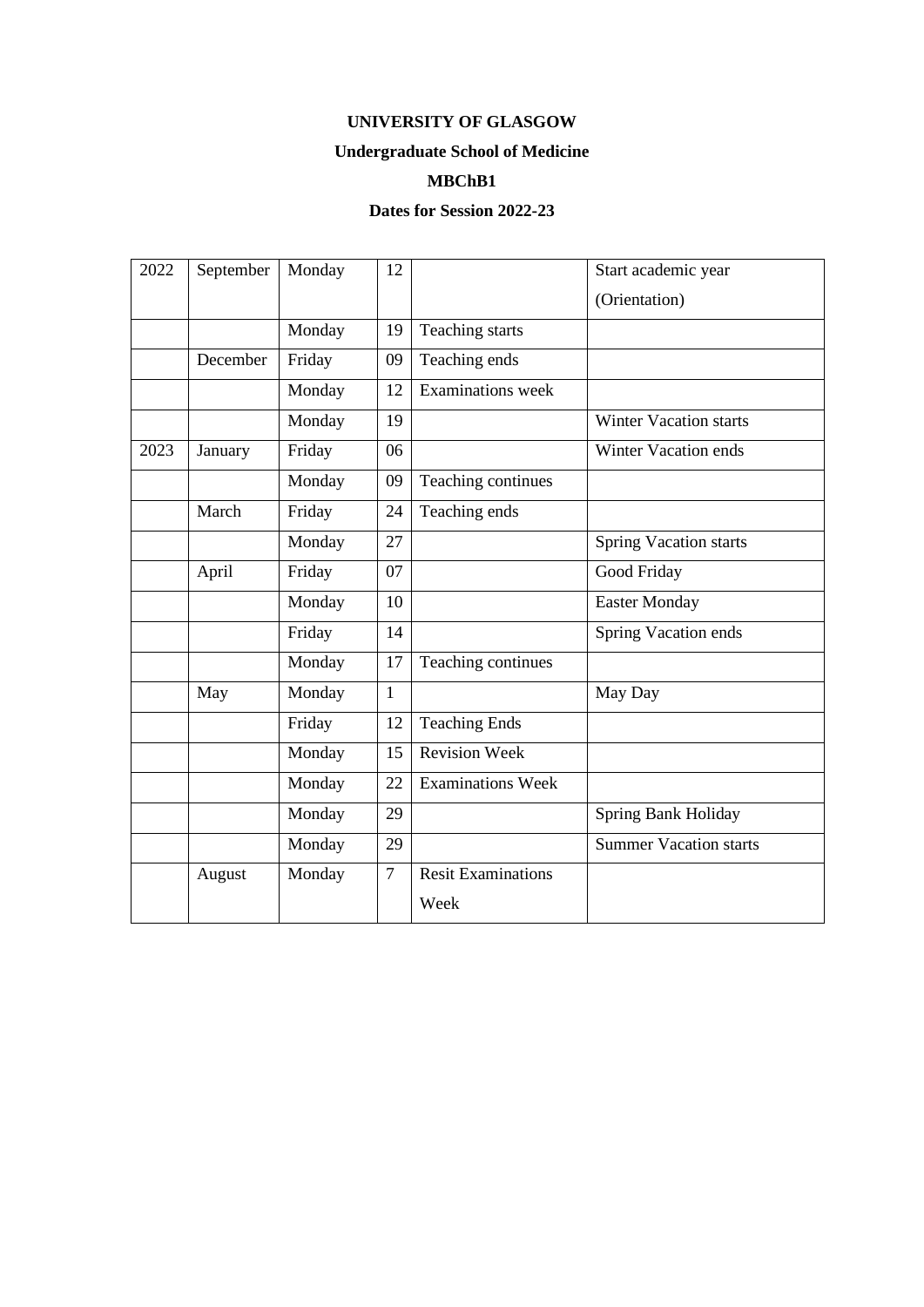# **Undergraduate School of Medicine**

#### **MBChB2**

| 2022 | September | Monday | 12           |                           | Start academic year           |
|------|-----------|--------|--------------|---------------------------|-------------------------------|
|      |           |        |              |                           | (Orientation)                 |
|      |           | Monday | 19           | Teaching starts           |                               |
|      | December  | Friday | 09           | Teaching ends             |                               |
|      |           | Monday | 12           | <b>Examinations</b> week  |                               |
|      |           | Monday | 19           |                           | <b>Winter Vacation starts</b> |
| 2023 | January   | Friday | 06           |                           | Winter Vacation ends          |
|      |           | Monday | 09           | Teaching continues        |                               |
|      | March     | Friday | 24           | Teaching ends             |                               |
|      |           | Monday | 27           |                           | <b>Spring Vacation starts</b> |
|      | April     | Friday | 07           |                           | Good Friday                   |
|      |           | Monday | 10           |                           | <b>Easter Monday</b>          |
|      |           | Friday | 14           |                           | Spring Vacation ends          |
|      |           | Monday | 17           | Teaching continues        |                               |
|      | May       | Monday | $\mathbf{1}$ |                           | May Day                       |
|      |           | Friday | 12           | <b>Teaching Ends</b>      |                               |
|      |           | Monday | 15           | <b>Revision Period</b>    |                               |
|      |           | Monday | 29           | <b>Examinations Week</b>  |                               |
|      |           | Monday | 29           |                           | Spring Bank Holiday           |
|      | June      | Monday | 5            |                           | <b>Summer Vacation starts</b> |
|      | August    | Monday | $\tau$       | <b>Resit Examinations</b> |                               |
|      |           |        |              | Week                      |                               |
|      |           |        |              |                           |                               |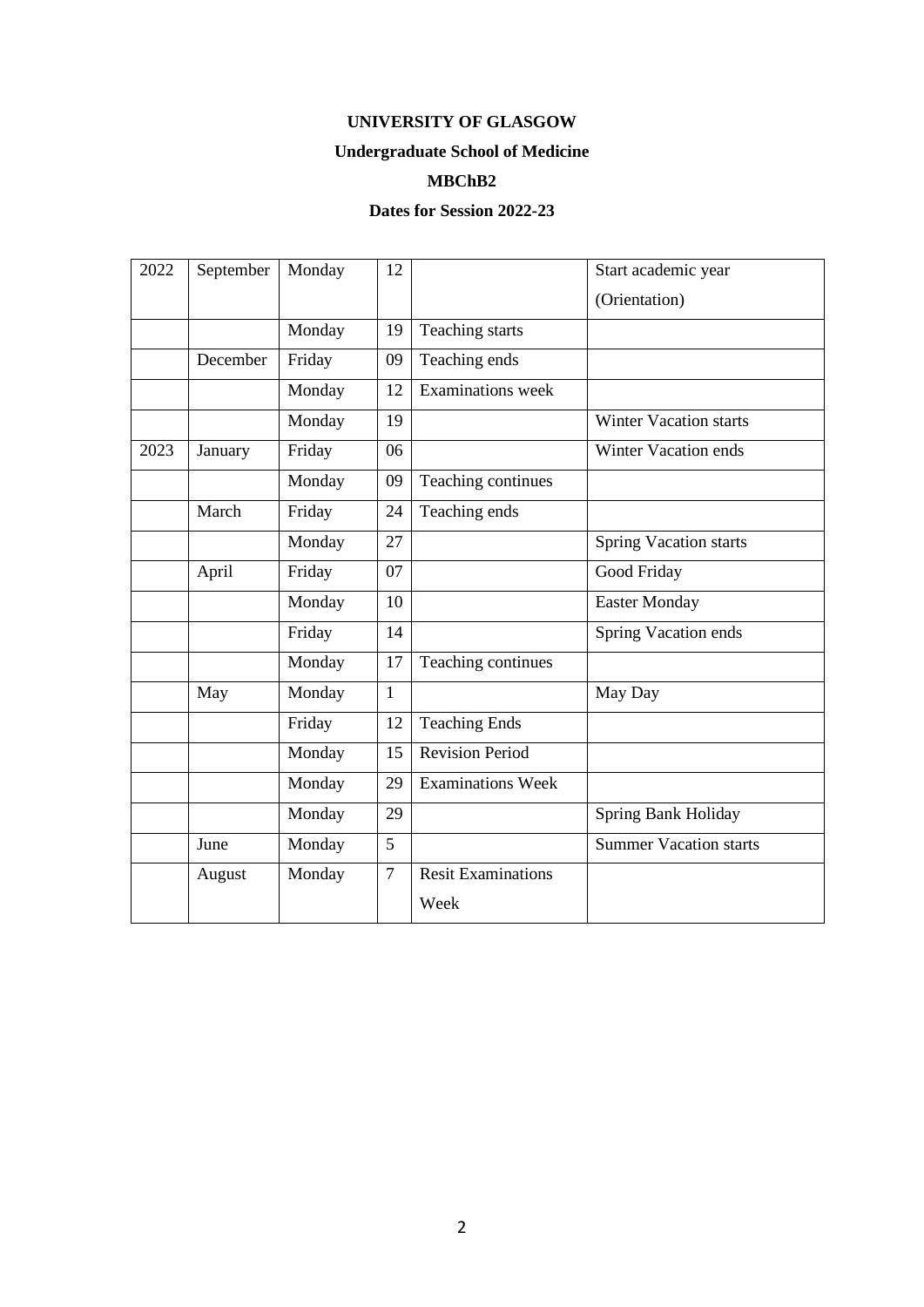# **Undergraduate School of Medicine**

#### **MBChB3**

| 2022 | September | Monday | 05           |                              | Start academic year           |
|------|-----------|--------|--------------|------------------------------|-------------------------------|
|      |           |        |              |                              | (Orientation)                 |
|      |           | Monday | 12           |                              | Integration week              |
|      |           | Monday | 19           | Teaching starts              |                               |
|      | December  | Friday | 16           | Teaching ends                |                               |
|      |           | Monday | 19           |                              | <b>Winter Vacation starts</b> |
| 2023 | January   | Friday | 06           |                              | <b>Winter Vacation ends</b>   |
|      |           | Monday | 09           | Teaching continues           |                               |
|      |           | Monday | 23           | <b>Revision Week</b>         |                               |
|      |           | Monday | 30           | <b>Written Exams Week</b>    |                               |
|      | February  | Monday | 06           |                              | Vacation Week                 |
|      |           | Monday | 13           | <b>Transition to Phase 4</b> |                               |
|      |           |        |              | Week                         |                               |
|      |           | Monday | 20           | <b>Clinical Placements</b>   |                               |
|      |           |        |              | Start                        |                               |
|      | April     | Friday | 07           |                              | Good Friday                   |
|      |           | Monday | 10           |                              | <b>Easter Monday</b>          |
|      | May       | Monday | $\mathbf{1}$ |                              | May Day                       |
|      |           | Monday | 29           |                              | Spring Bank Holiday           |
|      | June      | Friday | 9            | <b>Clinical Placements</b>   |                               |
|      |           |        |              | end                          |                               |
|      |           | Monday | 12           | Academic Week                |                               |
|      |           | Monday | 19           | <b>OSCE Exams Week</b>       |                               |
|      |           | Monday | 26           | Elective period starts       | <b>Summer Vacation starts</b> |
|      | July      | Monday | 24           | <b>Resit Written Exam</b>    |                               |
|      |           |        |              | Week                         |                               |
|      |           | Monday | 31           | Resit OSCE Exam              |                               |
|      |           |        |              | Week                         |                               |
|      | August    | Friday | 25           | Elective period ends         |                               |
|      |           |        |              |                              |                               |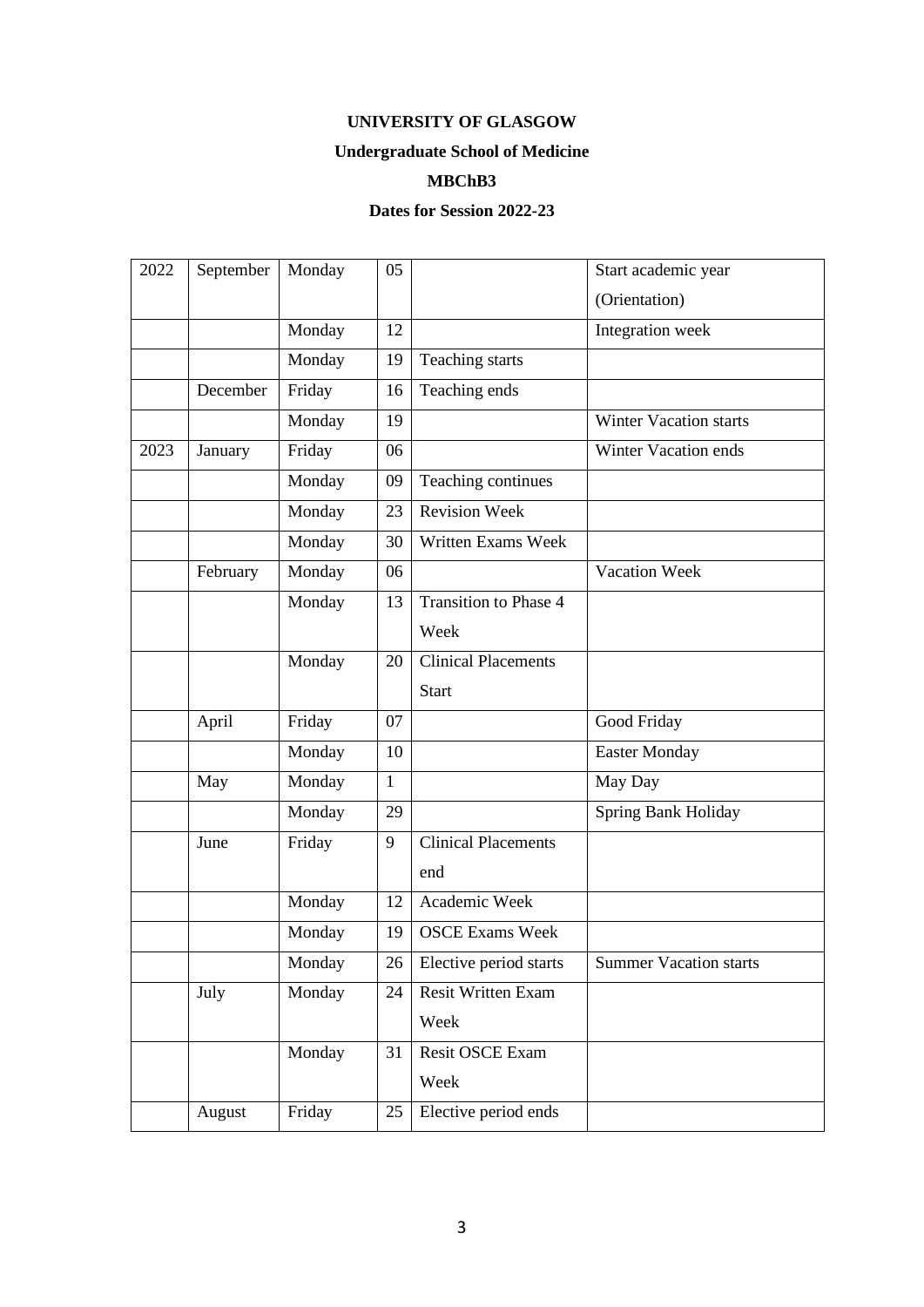# **Undergraduate School of Medicine**

#### **MBChB4**

| 2022 | September | Monday | 05 | Teaching starts           |                               |
|------|-----------|--------|----|---------------------------|-------------------------------|
|      | December  | Friday | 16 | Teaching ends             |                               |
|      |           | Monday | 19 |                           | <b>Winter Vacation starts</b> |
|      |           | Friday | 06 |                           | Winter Vacation ends          |
| 2023 | January   | Monday | 09 | Teaching continues        |                               |
|      | February  | Monday | 13 | <b>Exam Revision Week</b> |                               |
|      |           | Monday | 20 | Written Exam Week         |                               |
|      |           | Monday | 27 | <b>Exam Revision Week</b> |                               |
|      | March     | Monday | 06 | <b>OSCE Exam Week</b>     |                               |
|      |           | Monday | 13 |                           | Mid-semester Vacation starts  |
|      |           | Friday | 24 |                           | Mid-semester Vacation ends    |
|      |           | Monday | 27 | Teaching continues        |                               |
|      | April     | Friday | 07 |                           | Good Friday                   |
|      |           | Monday | 10 |                           | <b>Easter Monday</b>          |
|      | May       | Monday | 01 |                           | May Day                       |
|      |           | Monday | 29 |                           | Spring Bank Holiday           |
|      | June      | Friday | 23 | Teaching ends             |                               |
|      |           | Monday | 26 | <b>Resit Written Exam</b> |                               |
|      |           |        |    | Week                      |                               |
|      | July      | Monday | 03 | <b>Resit OSCE Exam</b>    |                               |
|      |           |        |    | Week                      |                               |
|      |           | Monday | 10 |                           | <b>Summer Vacation starts</b> |
|      |           | Monday | 10 | Elective period starts    |                               |
|      | August    | Friday | 25 | Elective period ends      |                               |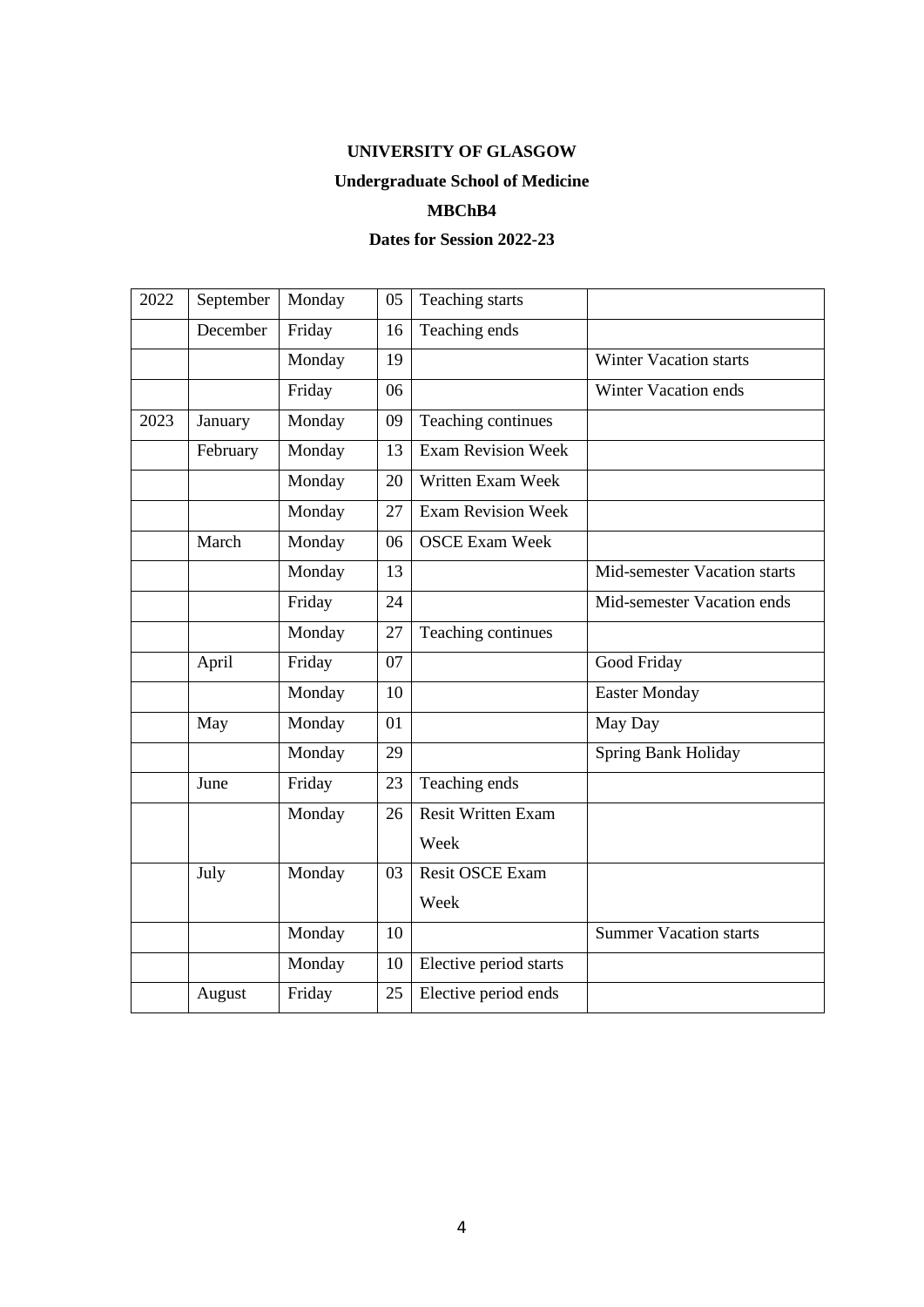# **Undergraduate School of Medicine**

#### **MBChB5**

#### **Dates for Session 2022-23**

| 2022 | September | Monday | 05 | Teaching starts           |                               |
|------|-----------|--------|----|---------------------------|-------------------------------|
|      | December  | Friday | 16 | Teaching ends             |                               |
|      |           | Monday | 19 |                           | <b>Winter Vacation starts</b> |
| 2023 | January   | Friday | 06 |                           | <b>Winter Vacation ends</b>   |
|      |           | Monday | 09 | Teaching continues        |                               |
|      | March     | Friday | 17 | Teaching ends             |                               |
|      |           | Monday | 20 | Revision period starts    |                               |
|      | April     | Friday | 07 |                           | Good Friday                   |
|      |           | Monday | 10 |                           | <b>Easter Monday</b>          |
|      |           | Monday | 10 | <b>Written Exams Week</b> |                               |
|      |           | Monday | 17 | <b>OSCE Exams Week</b>    |                               |
|      |           | Monday | 24 | Start of Preparation for  |                               |
|      |           |        |    | Practice (Campus)         |                               |
|      | May       | Monday | 01 |                           | May Day                       |
|      |           | Monday | 08 | Start of Preparation for  |                               |
|      |           |        |    | Practice (Hospital)       |                               |
|      |           | Monday | 22 | <b>Resit Exams Week</b>   |                               |
|      |           | Monday | 29 |                           | Spring Bank Holiday           |
|      | June      | Friday | 09 | End of Preparation for    |                               |
|      |           |        |    | Practice                  |                               |
|      | July      | Monday | 03 | <b>Graduation Week?</b>   | TBC by Registry               |

Prepared by H Lloyd

Last modified May 2022